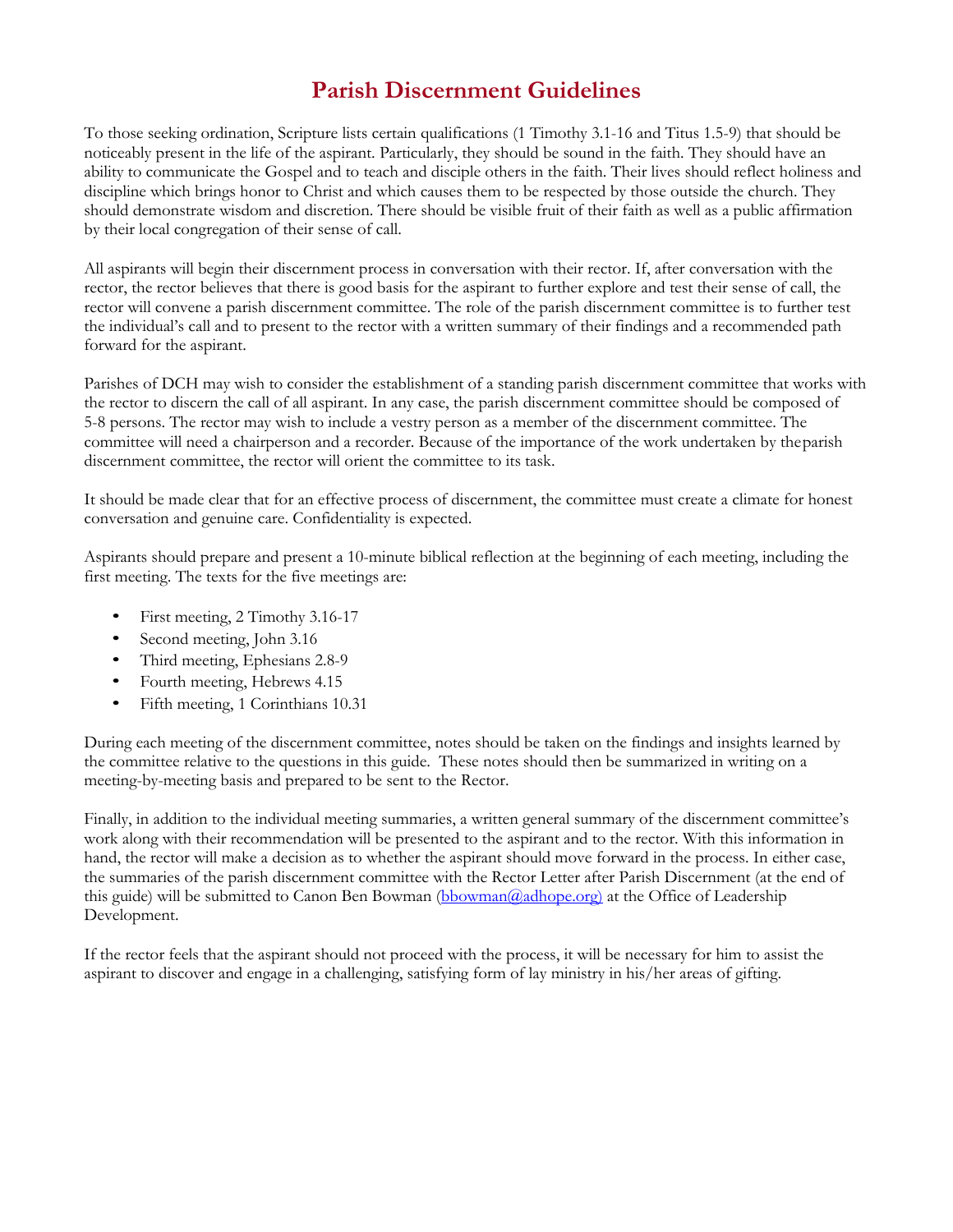## **Meeting 1**

This should be an introductory meeting in which the rector introduces the aspirant and, if married, his/her spouse to the parish discernment committee. The following elements should be a part of this first meeting:

- 1. The rector should introduce the aspirant, spouse, and parish discernment participants to each other. He should give an overview of the discernment process, giving particular attention to our Anglican understanding of ordination as well as the role and responsibility of the parish discernment committee.
- 2. Exploration vs. inquisition get a clear understanding of the difference. (Some of the questions asked throughout this process may seem intrusive, but are a necessary part of the process).
- 3. Discuss any questions about the exploration process.
- 4. Arrange a schedule of meetings so that all participants are able to be present.
- 5. Nominate a chairperson for the committee who will be tasked with overseeing scheduling andleading meetings.
- 6. Nominate a recorder who will keep written minutes of each meeting and transmit the final report to the Office of Leadership Development.
- 7. Have the aspirant prepare a Spiritual Autobiography, of not more than 10 pages, to be distributed at least 3 days prior to the next meeting.

## **Meeting 2**

At this meeting, the aspirant should verbally present their Spiritual Autobiography.

- 1. The committee should be listening for the aspirant's ability to clearly articulate their conversion to Christ and a simple presentation of the Gospel.
- 2. Based on the Spiritual Autobiography, the following questions might be helpful to stimulate discussion:
	- In what ways has Christ shown Himself sufficient in this person's life?
	- What challenges has the aspirant faced? What challenges currently exist in this person's life? Howdoes their faith inform their understanding of these challenges?
	- How does he/she respond to pressure?
	- What ministry experiences have they had? How have those experiences shaped their understanding of the Christian faith?
	- What ministries are they currently involved in? What joys and challenges are presented by those ministries?
	- How does he/she tie together the "secular and sacred" realms of life?

### **Meeting 3**

The following dimensions of calling are to be explored:

- 11. What is the aspirant's understanding of the Christian ministry?
	- How does he/she view the ministry of the whole Body of Christ?
	- How does he/she differentiate between the ministries of lay and ordained persons?
	- What is pastoral care?
	- Why do they believe that they are called to be ordained?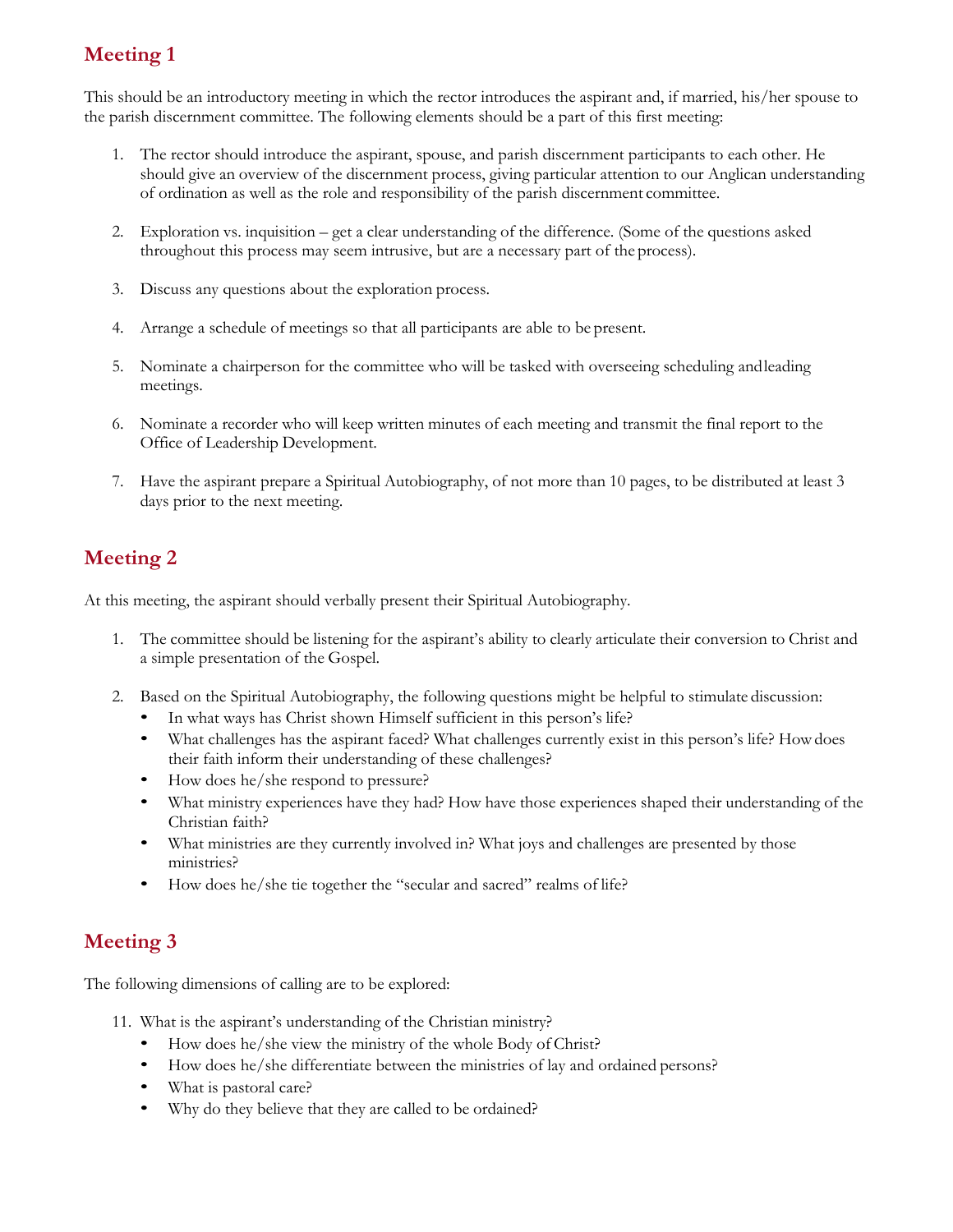- 12. What further growth is needed and does this person have the capacity to achieve suchgrowth?
	- What is his/her academic record?
	- What evidence is there of his/her continuing commitment to learning and intellectual growth?
- 13. In what ways do you see/experience the person as one who is growing in the Christian faith?
	- 1. How well does he/she understand the basics of the Christian faith and of Anglicanism (Creeds, Catechism, Articles of Religion, etc..)?

# **Meeting 4**

This meeting is used to explore aspects of the aspirant's emotional health, relationships, and leadership capabilities. The spouse should be present at this meeting as well.

The following questions will assist the group:

- 1. Have the aspirant describe their family life family of origin as well as their current family situation. What joys and sorrows emerge? How does he/she deal with family conflict? Did he/she come from a divorced family? How did he/she process the emotional disruption of divorce? How are his/her relationships with their parents, siblings, spouse, children?
- 2. Have the aspirant describe his/her relational life with their friends, neighbors, classmates, colleagues. Is iteasy or difficult for him/her to make friends? Does he/she have a mixture of old and new friends? Does the aspirant have any perception about how he/she is perceived by others?
- 3. Would the aspirant identify himself/herself as a "feeler" or a "thinker"? How are his/her thoughts and feelings expressed in a family, ministry, school or work setting?
- 4. Has he/she ever sought personal or marital counseling? For what matters? In what ways did counseling benefit the aspirant? What did he/she learn about himself/herself, and their spouse if applicable?
- 5. If married, then invite the spouse to be involved in the above discussions. Additionally, it might be helpfulto have them recount their courtship, their marriage and their family life. What difficulties have they faced? What joys can they articulate? What challenges do they face? How did the decision to explore ordination arise? What are their spouse's thoughts and concerns regarding the possibility of ordination? Is she/he supportive?

The following will assist the group in exploring the person's capacity for leadership:

- 1. Has the aspirant ever led someone to Christ? Have they personally discipled anyone? Give examples.
- 2. How has the person exercised leadership? How does he/she motivate others? Can he/she give any examples?
- 3. Is the aspirant able to identify a variety of leadership styles? Can he/she verbalize their preferred leadership style? Can he/she identify circumstances that challenge them as a leader?
- 4. How does he/she function in a small group setting? In a large group setting? Amongst peers?
- 5. What positive experiences has the aspirant had with those in positions of leadership? What negative experiences has he/she had with those in positions of leadership?
- 6. Does the aspirant evidence leadership in school, work, or church settings? How?
- 7. Can the aspirant identify personal/professional failures? How did he/she, practically, handle those failures? What insights were learned from those failures? What leadership skills were developed in response to their failure(s)?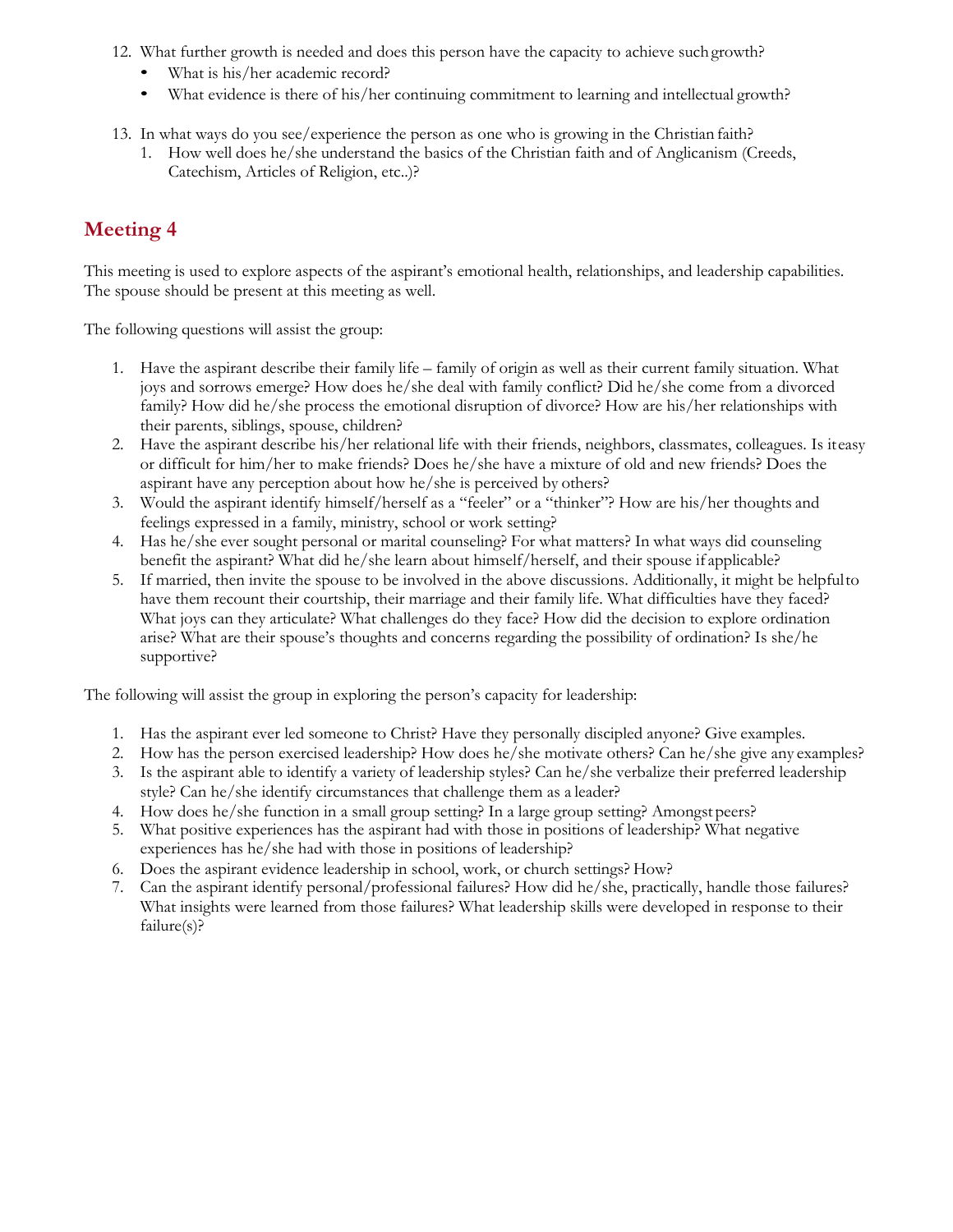## **Meeting 5**

This meeting will focus on whether the aspirant is called by God to the ordained ministry. The following questions will aid the group:

- 1. Is the person confusing a calling to Christian ministry with a calling to ordination?
- 2. Are his/her primary interests congruent with the basic function of an ordained person?
- 3. Are his/her innate abilities commensurate with the demands of the ordained ministry? While asking the questions and listening to the answers the discernment committee should consider whether they canenvision this person as a priest in the church? Can they envision this person as their priest?

### **A Meeting of the Parish Discernment Committee**

This meeting is for the committee only. The committee will decide if they wish to recommend the aspirant to the rector. Broadly speaking, the committee will want to evaluate the aspirant with respect to the following categories:

- Character (is the fruit of conversion evidenced in their life?)
- Charism (do they evidence gifting for the ordained ministry?)
- Calling (can they articulate a sense of call? Do you discern a call?)
- Capacity (do they evidence the capabilities necessary for ordained ministry?)
- Competency (do they evidence skills/intellect necessary for ordained ministry?)

In addition to the interactions and questions of the previous weeks the committee may find the following evaluative questions helpful:

- How aware is the person of his/her own feelings?
- How well, and in what ways, does the person express strong positive and negative feelings?
- When dealing with feelings, do physical gestures and movements (body language) match the words spoken?
- To what extent is the person aware of and comfortable with his/her own sexuality? How well integrated is his/her sexual identity with other aspects of life?
- Are there any indications that the person aspires to the ordained ministry as a way of solving his/her personal or vocational problems/disappointments?
- Does the person have a level of maturity and ability to adapt that is commensurate with his/her age level?
- Does he/she show initiative, self-confidence and enthusiasm?

### **Concluding Steps**

Finally, in addition to the individual meeting summaries, a written general summary of the discernment committee's work along with their recommendation will be presented to the aspirant and to the rector. With this information in hand, the rector will make a decision as to whether the aspirant should move forward in the process. In either case, the summaries of the parish discernment committee with the Rector Letter after Parish Discernment (at the end of this guide) will be submitted to Canon Ben Bowman (bbowman@adhope.org) at the Office of Leadership Development.

If the rector feels that the aspirant should not proceed with the process, it will be necessary for him to assist the aspirant to discover and engage in a challenging, satisfying form of lay ministry in his/her areas of gifting.